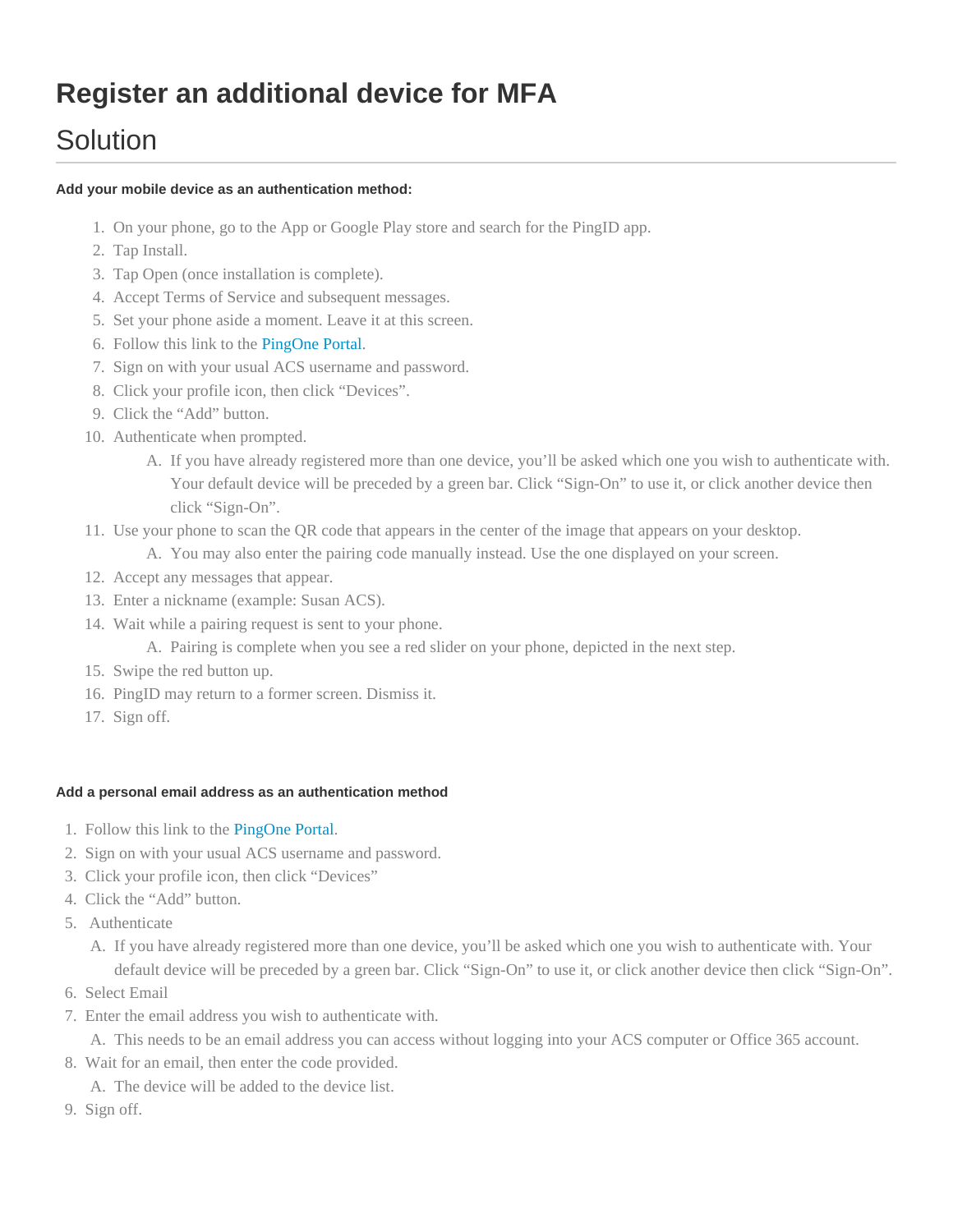### **Add a phone number as a voice call authentication method**

- 1. Follow this link to the [PingOne Portal.](https://desktop.pingone.com/ACS-Portal/)
- 2. Sign on with your usual ACS username and password.
- 3. Click your profile icon, then click "Devices".

|    | ┙                                             | - 7                                                                   |                                         |   |                   |        |              |
|----|-----------------------------------------------|-----------------------------------------------------------------------|-----------------------------------------|---|-------------------|--------|--------------|
|    | <b>El Pr</b> PingOne<br>$\overline{a}$        | $\times$ + $\sim$                                                     | $\Box$<br>$\times$<br>$\qquad \qquad -$ |   |                   |        |              |
|    | $\circ$<br>⋒<br>$\leftarrow$<br>$\rightarrow$ | △ https://desktop.pingone.com/acsdev01-cancer/Selection?cmd=selection | ピ<br>☆<br>$\ell_{-}$<br>$\cdots$        |   |                   |        |              |
|    | <b>All Applications</b>                       | <b>VERSITY</b><br>Q Find applications                                 | $\Omega$<br>Susan Stillman              |   |                   |        |              |
|    | Productivity                                  | Ξ<br><b>ALL APPLICATIONS</b>                                          | <b>D</b> Devices                        |   |                   |        |              |
| A. |                                               | d                                                                     | $(2)$ Help<br><b>₿</b> Sign Off         |   |                   |        |              |
|    |                                               | Office 365<br>Microsoft Office<br>365                                 |                                         |   |                   |        |              |
|    | 4. Click the "Add" button.                    |                                                                       |                                         |   |                   |        |              |
|    | P1 Devices<br>目<br>恒                          | $\times$<br>$+$ $\sim$                                                |                                         |   | $\qquad \qquad -$ | $\Box$ | $\mathsf{X}$ |
|    | $\circ$<br>$\leftarrow$<br>$\rightarrow$      | 心<br>A https://authenticator.pingone.com/registration/devicespage     |                                         | ☆ | $\mathbb{Z}$      | ピ      | $\ldots$     |
| А. | $\leftarrow$<br>'ing<br>Identity.             |                                                                       |                                         |   |                   |        | Sign Off     |
|    | <b>D</b> PingID                               | <b>My Devices</b>                                                     |                                         |   |                   |        |              |
|    |                                               | $+$ Add                                                               | <b>AUTHENTICATION TYPE</b>              |   |                   |        |              |

- 5. Authenticate.
	- A. If you have already registered more than one device, you'll be asked which one you wish to authenticate with. Your default device will be preceded by a green bar. Click "Sign-On" to use it, or click another device then click "Sign-On".



B. This screen will appear.



- 7. Enter a phone number.
	- A. This must be a direct dial number or mobile phone that you have access to when you are using your computer. Mobile is recommended if you are a traveler. Skype phones will NOT work for this since you must authenticate to log into Skype to use the phone.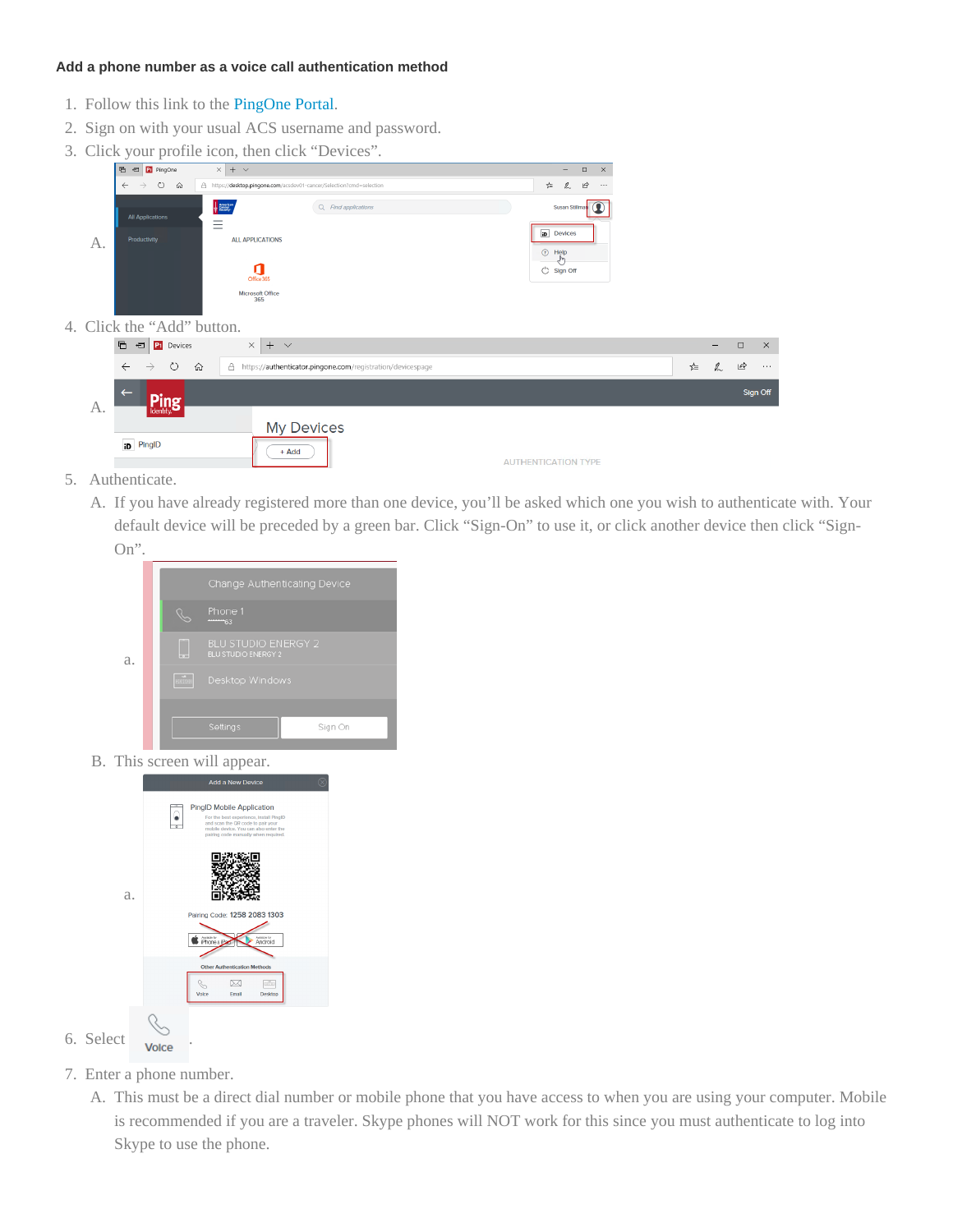- 8. Wait for a call, then enter code provided.
	- A. The device will be added to the device list.
	- Phone 1 B. \*66

Voice

#### **Use the PingID desktop application to Authenticate**

- 1. Follow this link to the [PingOne Portal.](https://desktop.pingone.com/ACS-Portal/)
- 2. Sign on with your usual ACS username and password.
- 3. Click your profile icon, then click "Devices".
- 4. Click the "Add" button.
- 5. Authenticate.
	- A. If you have already registered more than one device, you'll be asked which one you wish to authenticate with. Your default device will be preceded by a green bar. Click "Sign-On" to use it, or click another device then click "Sign-On".
- 6. Select .
- 7. Copy the pairing key that appears on your screen. The pairing code on your screen will differ from the example below. A. Do **NOT** select either of the download options.
- 8. Open the PingID desktop app from your desktop.
- 9. Paste the pairing code into the box that appears.
- 10. Click "Pair".
- 11. Close the final box that appears.
- 12. Sign off.

## **Details**

For additional assistance, please visit helpme.cancer.org and click Live Chat

### **Keywords** Add a device, Register device, raexternalrequest

| <b>Solution ID</b>                        |
|-------------------------------------------|
| 200311150502640                           |
| <b>Last Modified Date</b>                 |
| 03/11/2020 03:17:27 PM                    |
| <b>Refresh Date:</b>                      |
| 03/11/2021 12:00:00 AM                    |
| <b>Status</b>                             |
| Published                                 |
| Taxonomy                                  |
| ACS Software > Multifactor Authentication |
| Author                                    |
| Becky.Blades@cancer.org                   |
|                                           |